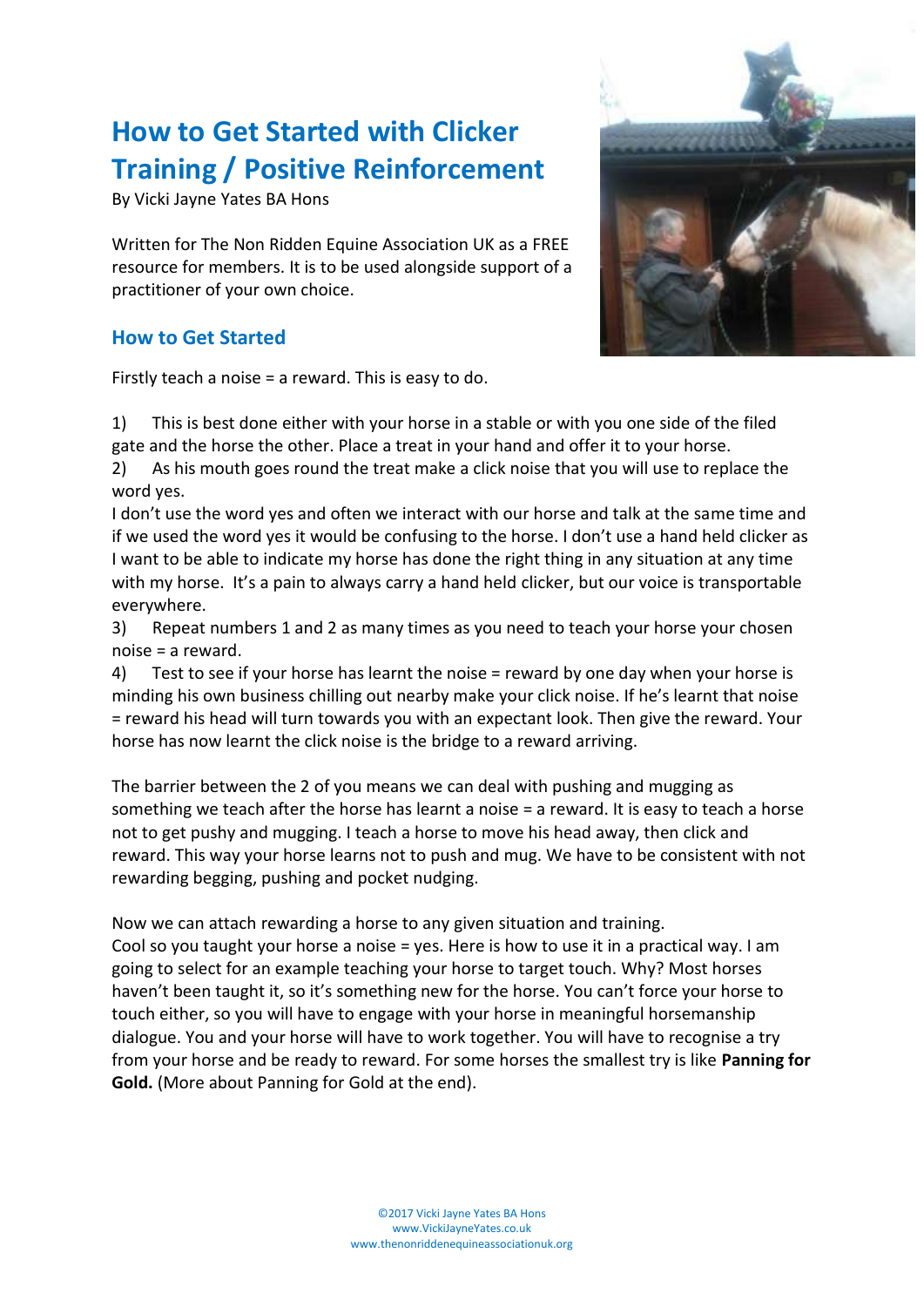There are so many practical reasons for teaching your horse to target touch: Your horse will never risk touching anything without investigating it first with its' nose. So having a shared language about checking out new objects can be very handy if you wish to do agility, or play with objects such as ball, or help your horse to be confident with everyday spooky objects, or be a confident self-loader into your trailer.

## **How to Teach Your Horse to Target Touch**

1) Select a safe object for your horse to learn target touch. I suggest something your horse is used to seeing every day, so it is familiar and non-threatening. When I am teaching this on an agility day I use a plastic cone.

2) Let your horse relax and be comfortable before you start.

3) Place a treat between your fingers and with your hand in a pointing gesture use this to draw your horse's nose towards the cone. I use the word touch as I do this.

4) When your horse touches the cone use your click noise then reward.

Once practiced your horse will recognise the hand gesture and word are to indicate to check out an object and that you will reward the right behaviour. Any safe object can be used for target touch training. So get creative. This can be extended to teach your horse to push a ball, or pick up objects and even to retrieve objects.

You can also use a hand held target. They are easy to make, some people use a simple stick with a ball on the end, or with a paddle like bat end etc.… These are great for encouragement direction of movement, as you can teach the horse to follow the target. Great for motivation of moving in circles or from one point to another.

You can also use targets to train stand and stay. Such as on a target mat; or use your rope earthed as a ground tie.

Target touch is great for spook busting and helping horses gain confidence approaching scary objects. It is a Golden Gift in Crappy Paper to use positive reinforcement to help you and your horse tackle confidently every day issues that will no longer limit your world. There are two types of objects ones you can move and ones you can't – I have covered how to tackle these in **Lets Go Walkies** (More about that at the end).

If you want to have a go at horse agility or tackle in hand natural trail obstacles target touch is an essential skill to master. A horse will not risk any part of its body or feet until it has investigated things with its nose. They risk things in this order, nose, head, neck, shoulders, body and feet. So for example: For your horse to stand on a podium it will need to check it out fully with its nose before its head will move over a bit further, then it may move more over so nose, head and neck are over the podium before it will risk walking over. You can also help your horse by teaching target touch with its hoof touching the object, click and reward. You can also use target touch for physio type carrot stretches. Plus teach your horse it is safe for you to inspect and handle parts of their body.

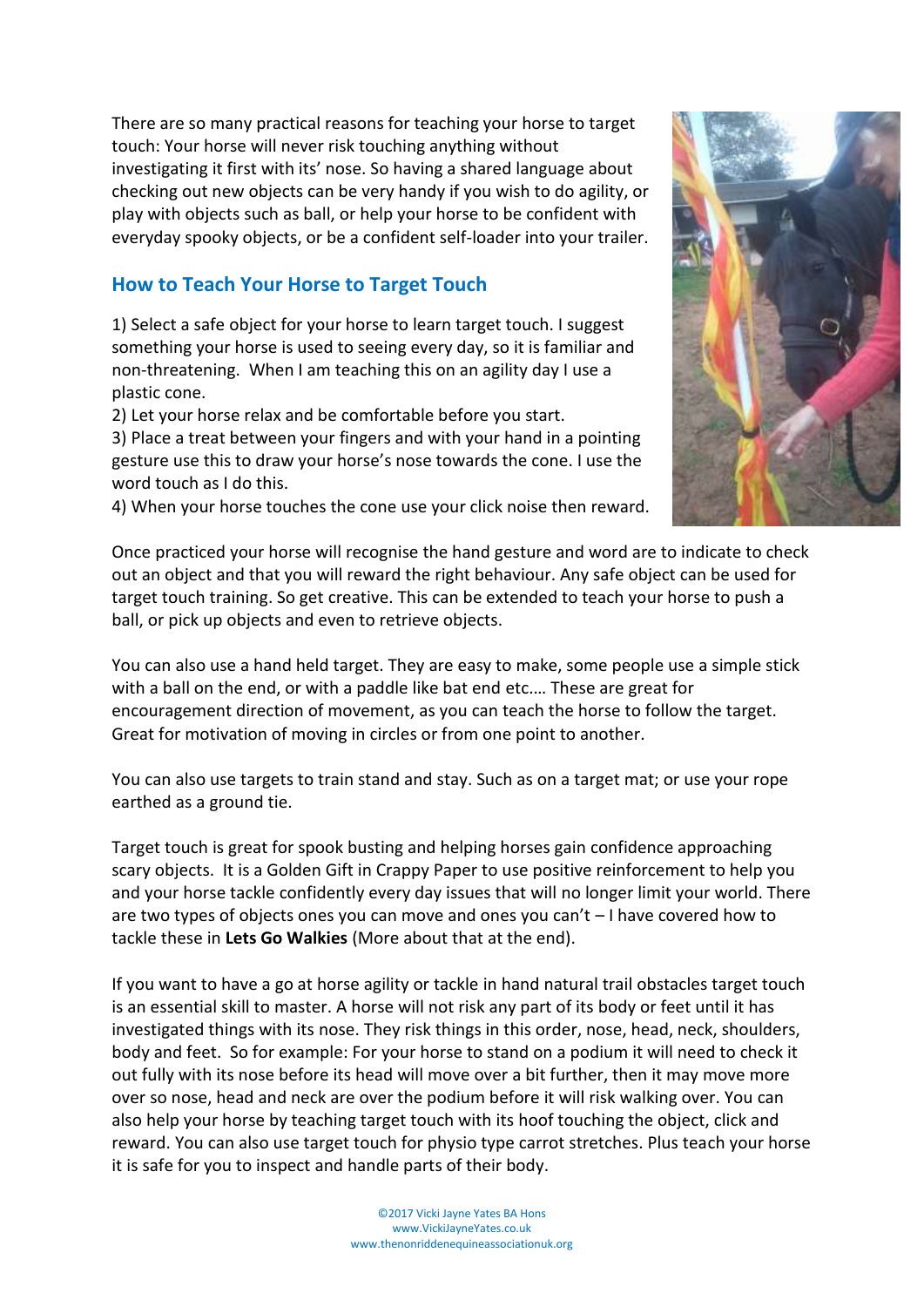You can also extend positive reinforcement into training tricks, liberty work, in hand work and if you ride ridden activities. Plus every day interactions such as catching, leading, etc.…. The only thing you are limited by is your imagination and creativity.

#### **Food Reward = Bad Behaviour?**

Many people are troubled by using food as a reward. Many reasons I have heard used against the use of food include it will teach the horse to bite, be pushy and have bad manners. In my experience if you are serious about engaging with an equine by tapping into their language you will have zero problems; if you observe a herd of equines you will see there is a language, social etiquette and manners that are observed in regard to food or resources.



Therefore it is essential when starting

training with food you establish these boundaries and manners. If you are not sure how to do this invest in a few horsemanship sessions. Each horse in the herd will behave differently in regard to food with the other herd members, so having a professional on the ground with you can make a huge difference in setting up success for the future. One size will not always fit all. The end result should be you can have food on your person and your horse not mug, pester or nibble you.

There are many different types of positive reinforcements you can use in horsemanship. A positive reinforcement it is something a horse enjoys and finds pleasurable. The type of positive reinforcement used will depend on upon the individual horse, each horse will have personal preferences and place higher value on some types of rewards over others. The type of positive reinforcement will also be shaped by the chosen training method being followed. Each situation will also determine what positive reinforcement is appropriate.

Positive reinforcement has so many benefits, when perfected you get amazing results that wins hands down over forceful methods.

It is very possible to train only using positive reinforcement; however most horsemanship is a mixture of positive and negative reinforcement. We should aim to use very little negative reinforcement in our horsemanship. And when we do be careful, soft and have fantastic timing. Sometimes we have to set boundaries and say no to our horse. Sadly many people are unaware of what a negative reinforcement is, and are unwittingly using negative reinforcements far more than they need to.

Here is an example of a negative reinforcement in the human world that will do no harm but is designed to do good: You get in a car and drive off without fastening your seat belt, the car makes an annoying pinging noise (a negative reinforcement) until you fasten your belt and it rewards you for compliance by immediately going silent (a positive reinforcement).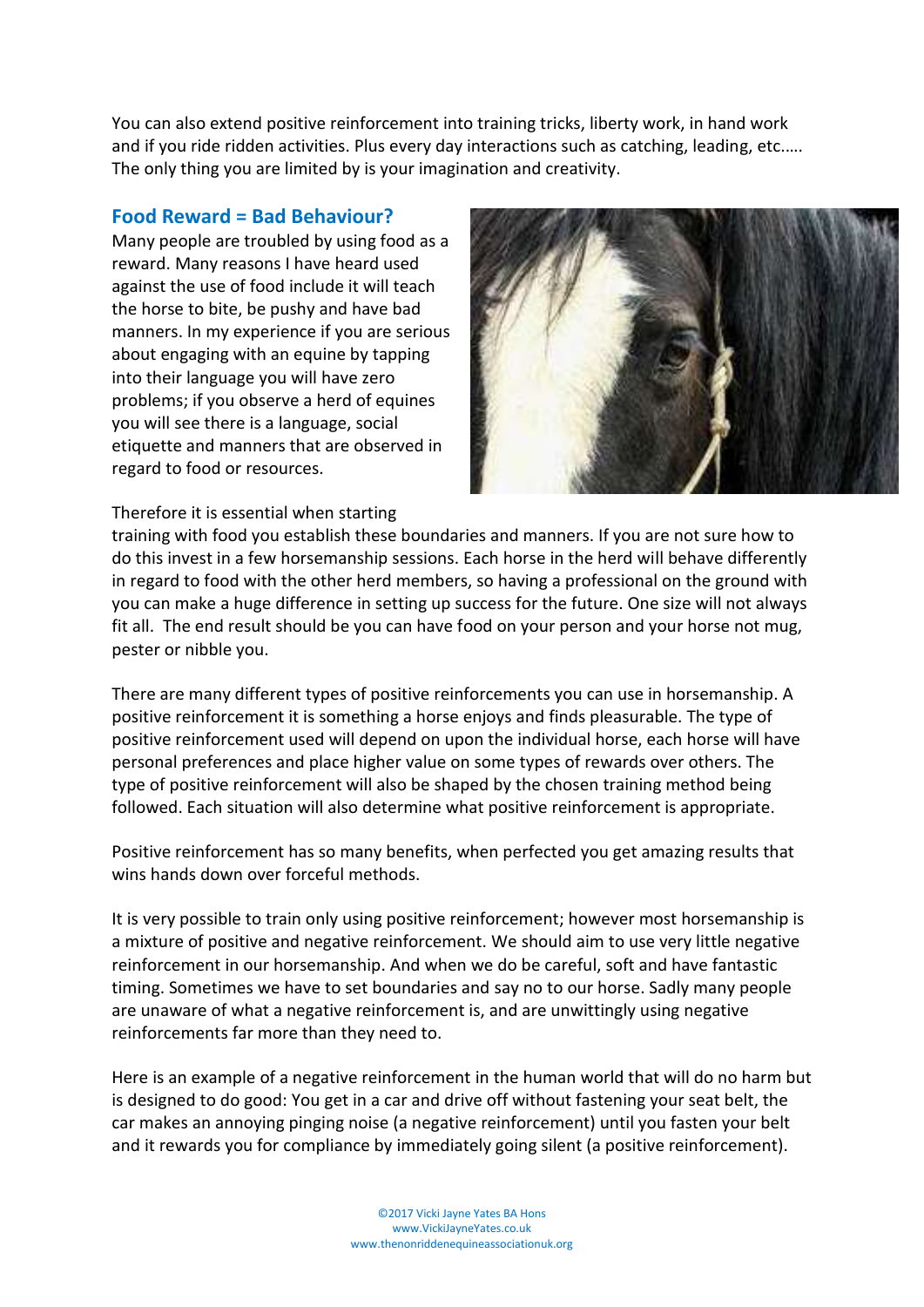The parallel for me in horsemanship is to use a very gentle no when setting a boundary with plenty of time for the horse to think. Never force. If we can be as gentle as a fly with excellent timing we are on track. It is food for thought if you think how a horse can feel a fly land on its skin our touch in horsemanship can be that soft. As soon as there is a try reward generously. And just as you can teach a horse a bridge noise = yes, a positive reinforcement, so too can you tag a different bridge noise to = no. Horses are so smart often all you will need to indicate no is with the bridge noise and nothing more.

#### **What can be a Positive Reinforcement? Here are a few to ponder:**

- Most of us when we think of positive reinforcement think of clicker training using a food reward. And yes it is a fantastic method to start using positive reinforcement. It uses a token tangible reinforcement a food reward that is linked to a bridge noise that marks a behaviour enabling the horse to accurately understand it has done the right thing. However it isn't the only positive reinforcement you can use.
- Natural positive reinforcements, where the behaviour directly gets the horse something it wants.
- Praise, approval, appreciation, encouragement, acknowledgement and recognition.
- Pleasurable reward such as scratching on sweet spot. Tapping into their social pair bonding activities are very rewarding for horses.
- Training that uses mostly yes and very little if any no. Providing opportunity for the horse to cognitively process, think and learn. Allowing the horse to connect on which actions are rewarding.
- Rewarding a try with an activity that is perceived by the horse as rewarding, enjoyable and fun. What does your horse love?
- Play activities the horse enjoys. Some horses have high play drives and play can be a reward for these horses.



©2017 Vicki Jayne Yates BA Hons www.VickiJayneYates.co.uk www.thenonriddenequineassociationuk.org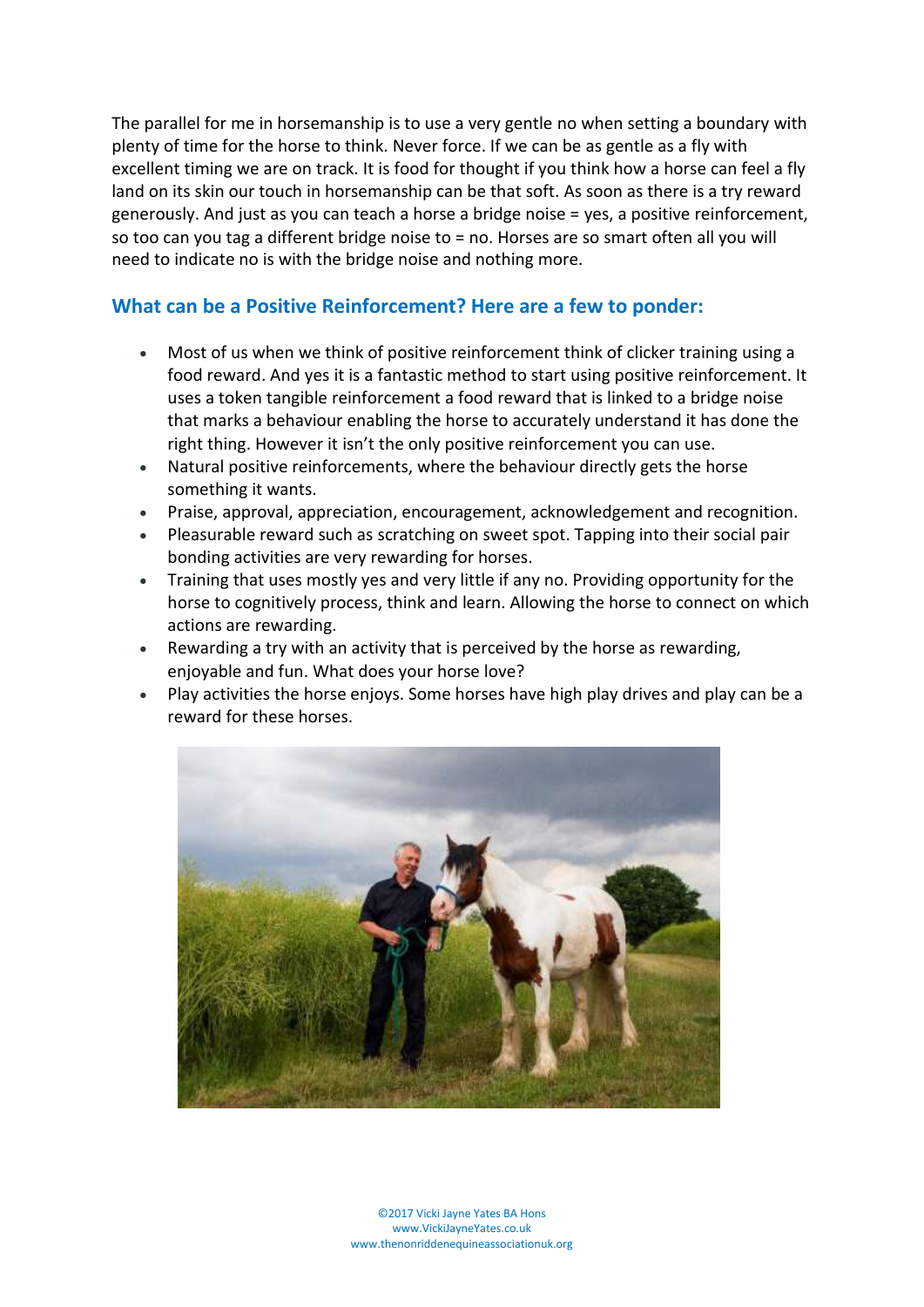### **What can be a Negative Reinforcement? Here are a few to ponder:**

- Physical or emotional pressure or discomfort. If you consider a horse can feel a fly land on its' skin the only acceptable negative reinforcement using physical pressure should be very soft, light with a timed instant release. Consider how you use touch.
- Equipment acts as an amplifier. So when you use pressure on a rope or reins it should be soft, with care and with an instant well timed release. This ideally needs to be reinforced with another positive reinforcement other than just the release of the pressure. However horses experience terrible negative reinforcement with: Inappropriate pressure and uneducated hands. Even a head collar, or mild bitless bridle or a mild bit in harsh hands can cause considerable discomfort or pain.
- Hard aids, or upping pressure in graduated steps. This includes sometimes reinforced with using a stick or rope waving. Think of the rope if it has a metal clip the horse will be getting that moved near or on its' face. I have seen people waving a rope at a horse side to side and not realise the metal clip is whacking the horse in the face. I encourage people to find an alternative path to achieve the outcome they seek.
- Nagging, no one likes to be nagged, horses learn to switch off from nagging and this is the path that eventually leads to more force.
- Use of a whip to inflict pain. It's how a whip is used that is the issue here. A whip can have a soft touch right through to inflicting terrible abuse.
- Restrictive nosebands, training aids and gadgets. For me there is no short cut in training. The equipment is often used as a quick fix, or to patch up lack of training. Research has shown that restrictive nosebands cause stress to horses. Training aids and gadgets are also another method of fixing a horse into a desired body shape or to restrict certain undesirable behaviours. They have the potential to be uncomfortable, painful and cause distress to a horse.
- Harsh training methods, drilling, forcing, human desires placed higher than the horse, human outcome driven with no regard for the horse, etc....If you take the joy out of the horsemanship for the horse what is in it for the horse?
- With emotional pressure horses often suffer when folk are unable to read their horse's responses. Horses can get confused, worried, anxious, frightened, etc.…. Often leading to resistance. This is often labelled as the horse being naughty resulting in punishments.
- Punishments or punitive measures are a negative reinforcement that has no place in ethical horsemanship. Negative reinforcements include: whipping, slapping, increased harsher requests, chased and forced to run, tugging or pulling on the horse, food or water withdrawn, isolation, forcefully restrained in gadgets, worked hard to break spirit, etc.…
- Many training approaches use negative reinforcement. Horses naturally use no in their in herd language and herd etiquette. However it is worth examining how a negative training approach sits in relation to your own ethics. Make an effort to note if positive reinforcement is also used, and if it is what percentage of time this happens. Do the horses get time to think and reflect and supported with generous positive reinforcement when a try is offered?
- It is ok to make mistakes. Learning by a safe mistake….because the horse can be rewarded with a positive reinforcement when the horse offers a try in the right direction.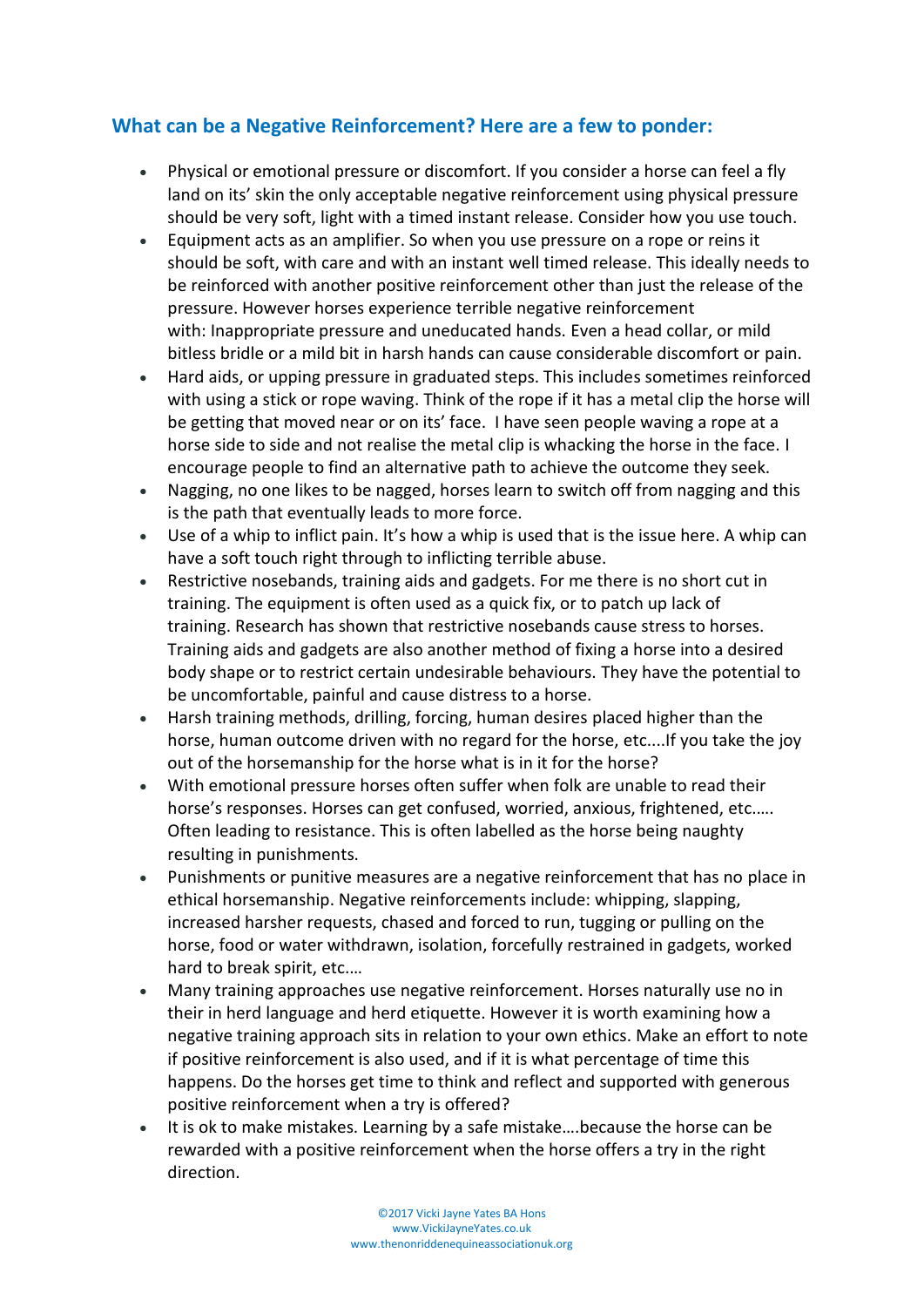©2017 Vicki Jayne Yates BA Hons www.VickiJayneYates.co.uk

www.thenonriddenequineassociationuk.org

Boundaries and discipline sadly are often applied using inappropriate negative reinforcement. There are plenty of ways of tapping into herd etiquette that are gentle, soft and appropriate. Some of these can be negative reinforcements some positive and if done correctly are appropriate. It is essential to recognize the smallest try and reward with a positive reinforcement.

Watch any horsemanship and there is bound to be a mixture of positive and negative reinforcement going on. Horsemanship is about providing appropriate learning activities, this includes play, tapping into preferred learning styles, giving the horse time to consider options, explore, think and reflect.

Yes it is easy to teach your horse a noise that = YES. This is a wonderful horsemanship tool, as two legs or four we all love positive feedback when learning. Positive reinforcement is one type of application of an extrinsic motivation.

Any horsemanship method is application of an extrinsic motivational approach applied by the human. A human led agenda. What we desire is to ignite self-motivation in the horse (intrinsic motivation). So knowing the difference between a positive and negative reinforcement and what is ethical is essential for success.

We all want our horses to enjoy our shared horsemanship; so knowing how to ignite intrinsic motivation ensures your horse looks forward to your shared activities. When intrinsic motivation surfaces in your horsemanship your horse will engage willingly, offer to you what you have been working on and have a very positive outlook.

When we engage in any training activity, no matter the methods we use with a horse we are using an extrinsic motivation. It could be a positive or a negative reinforcement. And there are good, bad and ugly practices out there. And maybe you already know the difference between a positive and a negative reinforcement, or maybe not?

Motivation is in all species, it is the inner yearning and passion. There are two types of motivation extrinsic and intrinsic motivation. Knowing the difference makes a huge difference. Extrinsic motivation is usually determined by someone else who has set goals and uses methods such as positive reinforcement or negative reinforcement. Many of you are already familiar with extrinsic motivation in horsemanship, there is good, bad and ugly to be found. Good use of extrinsic motivation will unlock intrinsic motivation.

Intrinsic motivation does not rely on being influenced by another. It is often referred to as self-motivation. It is a powerful force within us all. Enjoyment and interest that comes from within will fuel action to try out new things and gain skills. Two legs or four, we all have personal self-motivational drivers, desires and goals. This is a powerful driver for learning and achievement. Horses and humans are born with a curiosity and a drive to learn; learning

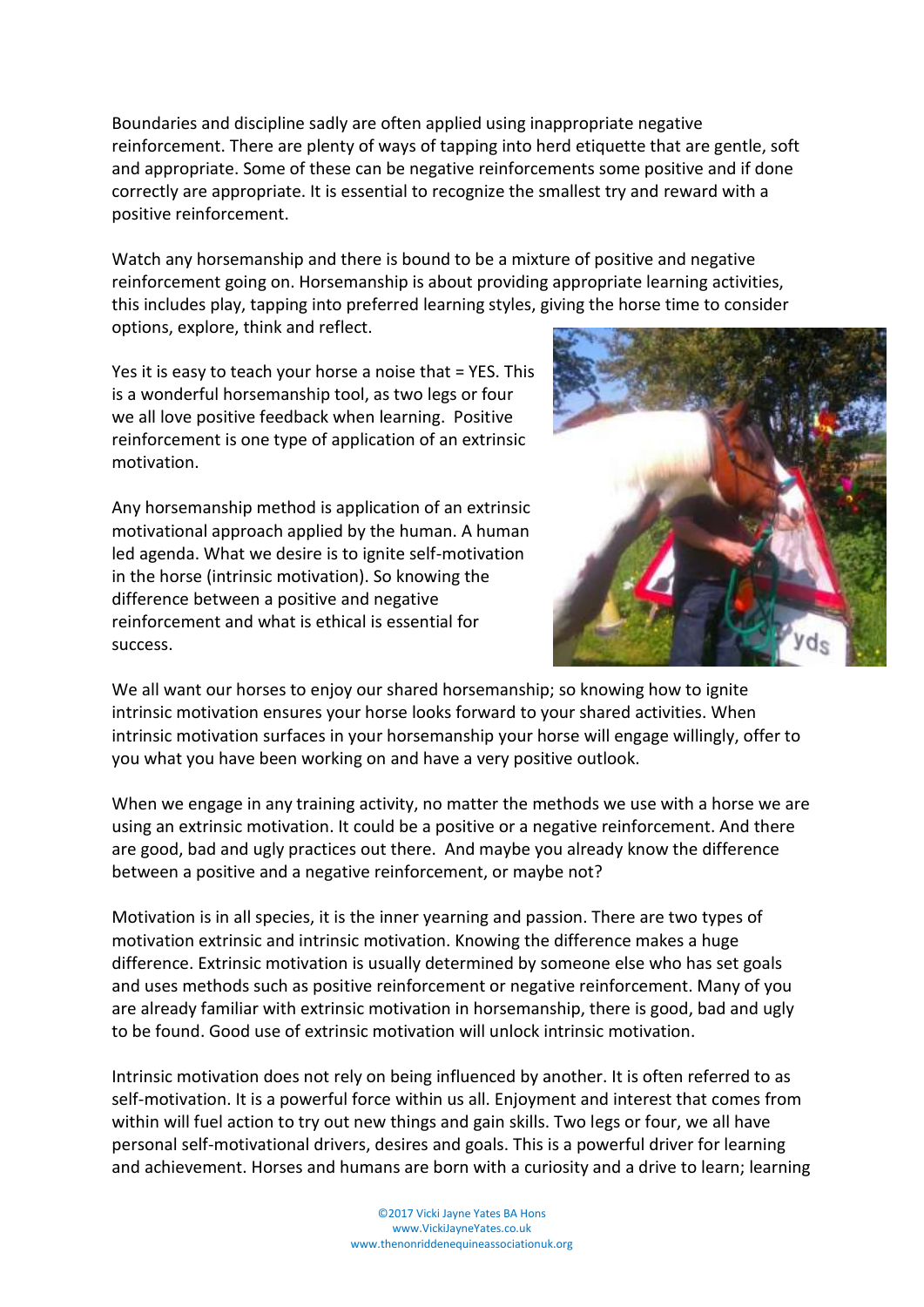naturally through play and social interactions without the need for reward. Tap into this inner motivational force we make learning a fun and enjoyable activity. We all want our horses to enjoy our shared horsemanship; tapping into intrinsic motivation ensures your horse looks forward to your shared activities. When intrinsic motivation surfaces in your horsemanship your horse will engage willingly, offer to you what you have been working on and have a very positive outlook.

### **Types of Motivation Found in Horsemanship**

|                                       |                                                                                                                                                                                          | <b>Positive</b>                                                                                                                                                                                                          |                                       |
|---------------------------------------|------------------------------------------------------------------------------------------------------------------------------------------------------------------------------------------|--------------------------------------------------------------------------------------------------------------------------------------------------------------------------------------------------------------------------|---------------------------------------|
| <b>Extrinsic</b><br><b>Motivation</b> | Positive reinforcement, training<br>using yes, suggesting, inspiring,<br>praise, rewards, treats,<br>encouragement, appreciation,<br>acknowledgment, recognition,<br>bonus, comfort, etc | YES, self-motivated because it is<br>enjoyable, fun, pleasurable.<br>Offering without prompting. Inner<br>confidence, feeling safe with trust<br>and partnership. Positive outlook.                                      | <b>Intrinsic</b><br><b>Motivation</b> |
|                                       | Negative reinforcement, training<br>using no, discourage, correction,<br>consequences, discomfort,<br>punitive measures, discipline,<br>punishment, etc                                  | NO fuelled maybe by fear, anxiety,<br>stress, confusion. Refusal or<br>resistance fuelled by negative past<br>experiences or entrenched<br>thinking. Shut down, disinterest,<br>un-motivated, what's the point<br>$etc.$ |                                       |

**Negative**

Most horsemanship is extrinsic, human led, it certainly helps in difficult situations for example: when no or negative responses surface from your horse. To move from a position of no to yes an individual needs to travel through maybe. That is about providing appropriate extrinsic based learning activities, this includes play, giving the horse time to consider options, explore, think and reflect. Many people are not aware of which extrinsic approach they are using. Watch carefully and there is bound to be a mixture of positive and negative reinforcement going on. Knowing which to use in a given situation can make a huge difference to the outcome. There is a huge debate in the area of horsemanship training as to which methods are right and which are wrong. This resource pack does not set out to answer this. For me extrinsic horsemanship is simply communicating yes or no appropriately to the horse using language it understands.

![](_page_6_Picture_5.jpeg)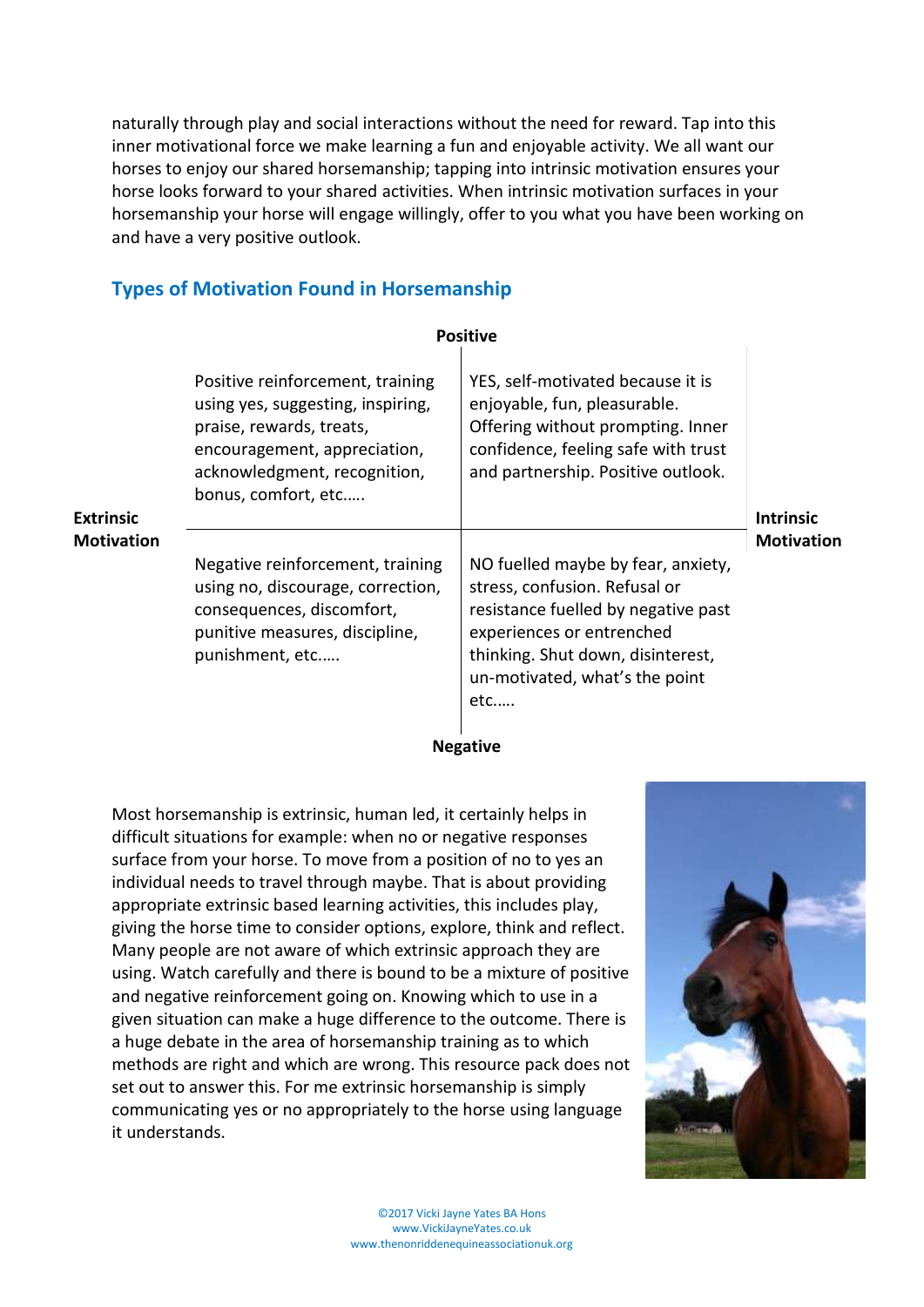Extrinsic motivation has limitations. If the activity becomes strongly associated with reward, the activity without reward the motivation can decrease. If you use negative reinforcement you can end up nagging your horse or applying more pressure. This can have serious dire consequences in the long run. Some horsemanship only uses extrinsic motivation micromanaging the horse to do what we request. Tactful extrinsic motivation is very useful in ignition of positive intrinsic motivation. The key is how to ignite this powerful inner force with our horse and ourselves. So when a horsemanship session allows a horse the opportunity to give without asking it is essential you recognise and treasure it. In this series I will share with you insights into intrinsic motivation and how to tap into this powerful inner motivational force.

**Panning for Gold.** The Panning for Gold article appeared in Horsemanship Magazine.

One of my clients has a horse with a very negative outlook. The horse is sceptical, and ready to say no before he has considered the request. No matter how polite or appropriate she is with him. The skills she needs reminded me of my time in Montana when I learnt to pan for gold. You need the right tools and knowledge for the job plus the right environment. Someone teaching you speeds up the process. Gold panning, like any technique cannot just be given or passed on, it is a developmental process to refine and master. Be prepared to put in quality, consistent, persistent, purposeful practice. Standing in an icy mountain stream for hours teaches you industrial patience and endurance is required in testing conditions. Intuition will come into play along with optimism and belief. There is gold to be found in this stream. The smallest try from the horse is like the tiny fleck of gold in our pan. Easy to miss so you must learn to look carefully in the dirt. Treasure each minute try. Appreciate it. Reward it. These tiny flecks of gold are the ignition. Many expect to put in little effort, the quick fix, and expect to be rewarded with a nugget of gold. Reality is with the accumulative tiny flecks of gold you can make something of value. Horses with years of bad experiences need to accumulate more flecks of gold than others to ignite their inner motivational force.

![](_page_7_Picture_3.jpeg)

The road to success is to unlock a powerful inner motivational force from within. If something is fun, enjoyable, pleasurable, rewarding, meaningful, and our efforts are appreciated we are more likely to be driven to want to do more, try harder and repeat the activity. This applies to our horses too. For horsemanship the key is to know: What your horse finds enjoyable, rewarding and fun? In the eyes of your horse what is a meaningful accomplishment? What is in the activity for the horse? Does the horse feel appreciated?

My work sometimes involves working with clients on the opposite end of this spectrum. The partnership at risk of falling apart with associated problems that need addressing. Many factors can block our powerful inner motivational force here I will touch on a few.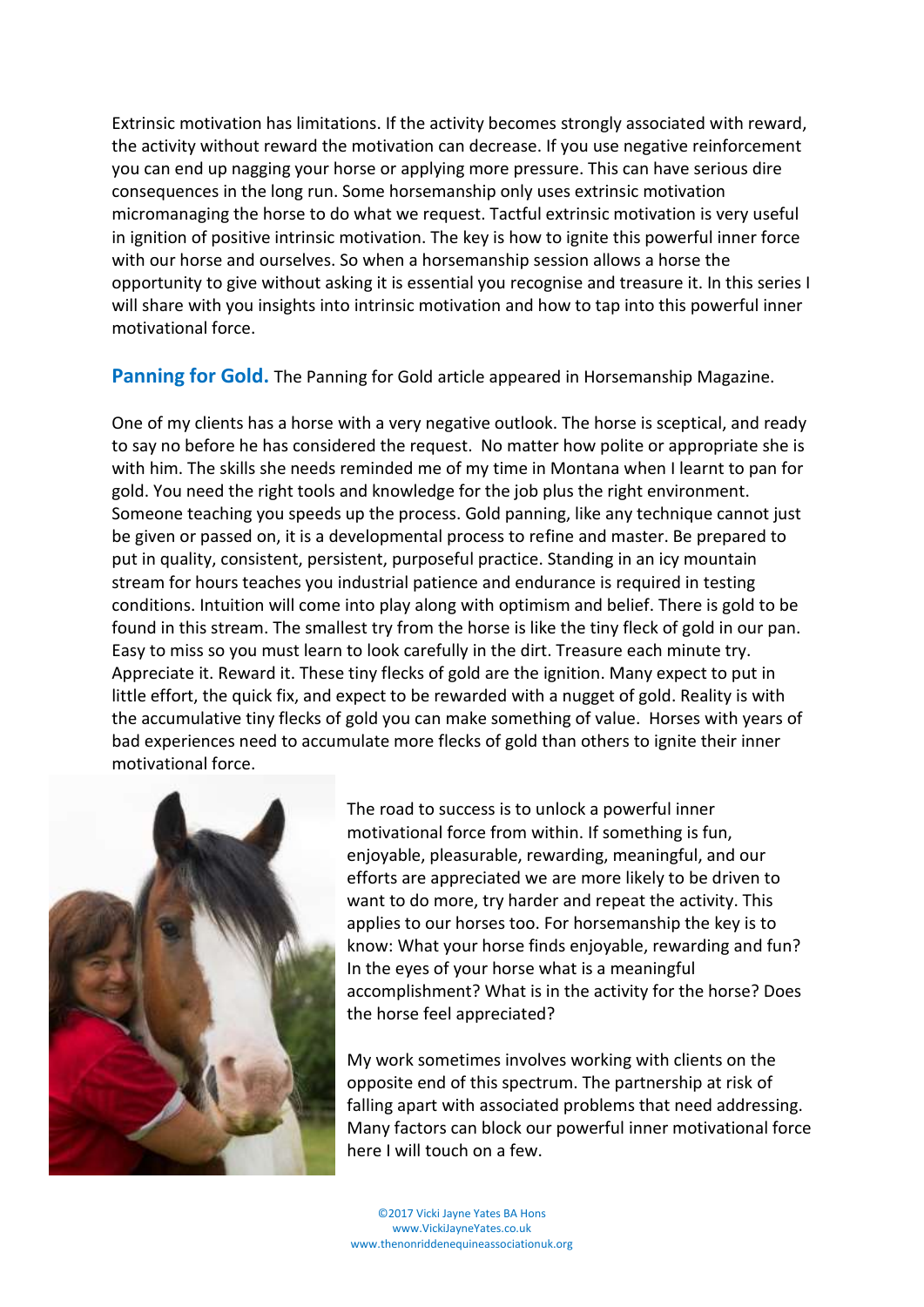Micromanagement from the human in horsemanship is disastrous. A sure fire way to switch of the powerful force within the horse. Horses learn to shut down, as they know they'll not be listened to. It saps the joy out of activities. Horses eventually quit trying, with the result the human resorts to nagging or more pressure. Some horses will use their intelligence to express unhappiness with protests and resistance surface. Other horses become resigned to their fate and perform what is required with a mechanical sadness and a shut-down spirit.

Then there are horses that have experienced very harsh treatment from humans. They have been bullied, had training using force, pain and fear. Some just refuse to even try anymore as the joy has gone from their spirit and soul. Others learn to say no to the most basic polite reasonable requests. They become sceptics, just waiting to see if you will revert to the old patterns they associate with humans. I have seen horses that have learnt attack is the best form of defence. A few are waiting to pitch a fight.

There are horses that are not understood. They may have complex emotional issues or physical discomfort or pain. Some have huge gaps in their understanding in their training and are confused and then become fretful and fearful. An unlucky number of horses are owned by people who don't seek to make a connection with them. The horse is seen as a vehicle for human pleasure.

My work is about addressing the issues and to ignite the power within. It is vital to teach how important it is for both to engage in fun, rewarding activities that are joyful, bring happiness and relaxation. To ignite passion, requires a horsemanship connection, partnership, learning to listen to understand, using appropriate language of the herd. This is ignition. As Bruce Springsteen sings you can't start a fire without a spark. A spark is not a short cut to success, it starts the journey. It's how we sustain this inner motivational force that keeps the momentum. You need belief in yourself, your horsemanship and the relationship with your horse. See failures as golden opportunities in works clothing for development, learning and growth. Challenges are opportunity. It requires self-confidence, confidence in your horse and what you are working towards. Striving for what is just out of reach. Great emotional strength, with balanced energy, there will be times this will be tested. Positive, optimistic mind-set produces positive powerful inner dialogue. This is additional to your chosen horsemanship approach. Enhanced positive reinforcement will speed up the process. Tailor the training to the mind-set of the individual; be we have 2 legs or 4 we have a preferred learning style. Tune into your gut feeling, if something doesn't feel

right the chances are it isn't. Learn to listen to understand and the more perceptual you will become to your horse. Expand horizons with planned wonderful positive experiences. Briefly I have touched on a powerful internal motivational force has so much to offer in terms of positive feelings: happiness, joy, passion, fun, relaxation, appreciation, etc.….it's what unlocks potential and enables us to live our dreams. It's true gold dust try sprinkling this in all aspects of life. Keep panning for your gold.

![](_page_8_Picture_5.jpeg)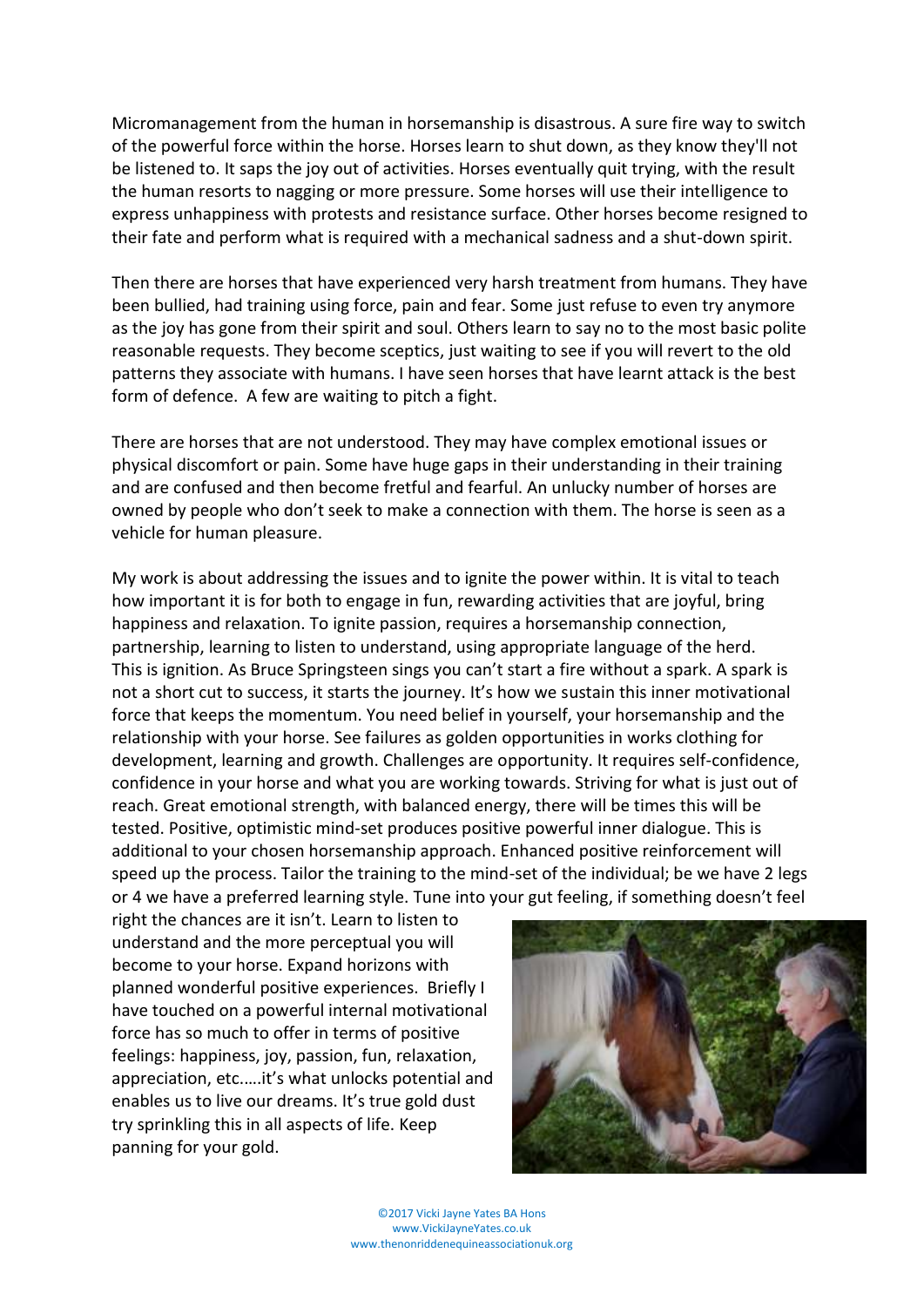## **Let's Go Walkies**

#### **First things first, before we go any further let's discuss safety.**

- Basic ground handling skills practiced in the school or field are a must have before venturing out for a walk in hand with your horse. Your horse must stop to the word whoa. Be easy to lead and be mindful of your space so as not to step on you or push you over. You should be able to move your horse's feet in any direction easily, forwards, backwards and sideways. You should be able to read your horse and be able to be appropriate with your horse. So investing in some horsemanship ground skills is a great idea.
- Equipment for the horse You need a good fitting halter, headcollar or bridle. Ideally the one you have ground worked your horse in. Make sure you have a lead rope that is in good working order. If you are going onto the roads an essential is hi viz for your horse.
- Equipment for you Non slip, with good grip on the soles sturdy foot wear. Gloves are great for protecting your hands. And a hard hat is wise. If you are going onto the roads an essential is hi viz for you.
- Insurance If you are venturing out it is essential to have adequate insurance cover, minimum is third party insurance.
- Holding the rope Folds in the rope not coils. If your horse pulls away and you have a loop or coil of spare rope it will quickly tighten around your fingers. And broken fingers are very painful.
- Have your horse walk beside you. That way you are able to see what is going on. If your horse is behind you, you haven't got eyes in the back of your head.

#### **Taking your horse for walks in hand has many benefits these include:**

- It's very natural for in the wild horses to walk and roam miles every day. So by going for a walk together you are doing something nature intended.
- It's an opportunity for you and your horse to have some special one to one time, just chilling and strolling along together. Bonding time.
- It's great for building horse and handler confidence as you will meet things on your travels that may worry or rattle your horse. These are [Golden Gifts in Crappy](http://www.vickijayneyates.co.uk/blog/read_165695/golden-gifts-in-crappy-paper.html)  [Paper](http://www.vickijayneyates.co.uk/blog/read_165695/golden-gifts-in-crappy-paper.html) and training opportunities.
- When you come across scary things they will be either; things you can pick up and move or not. Here are some tips to help when you meet the horse eating scary things. If it is a lightweight portable item and it is ok to move it, pick it up and walk away with it. Predators never leave. Your horse will note that your arms have not become detached, no blood is coming out and you are not bothered by the horse eating thingy that you are carrying. Your horse will re-evaluate and go from scared to curious. Once your horse is curious he will want to check out the horse eating thingy, at first very tentatively. When you get to this stage you can stop walking away with the horse eating thingy and go into graded approach and retreat. This is when you allow your horse to sniff it and then take it away. The taking away bit gives your horse time to think, reflect and consider things. You can then approach with the horse eating thingy and let him sniff for longer and then take it away. Reward your